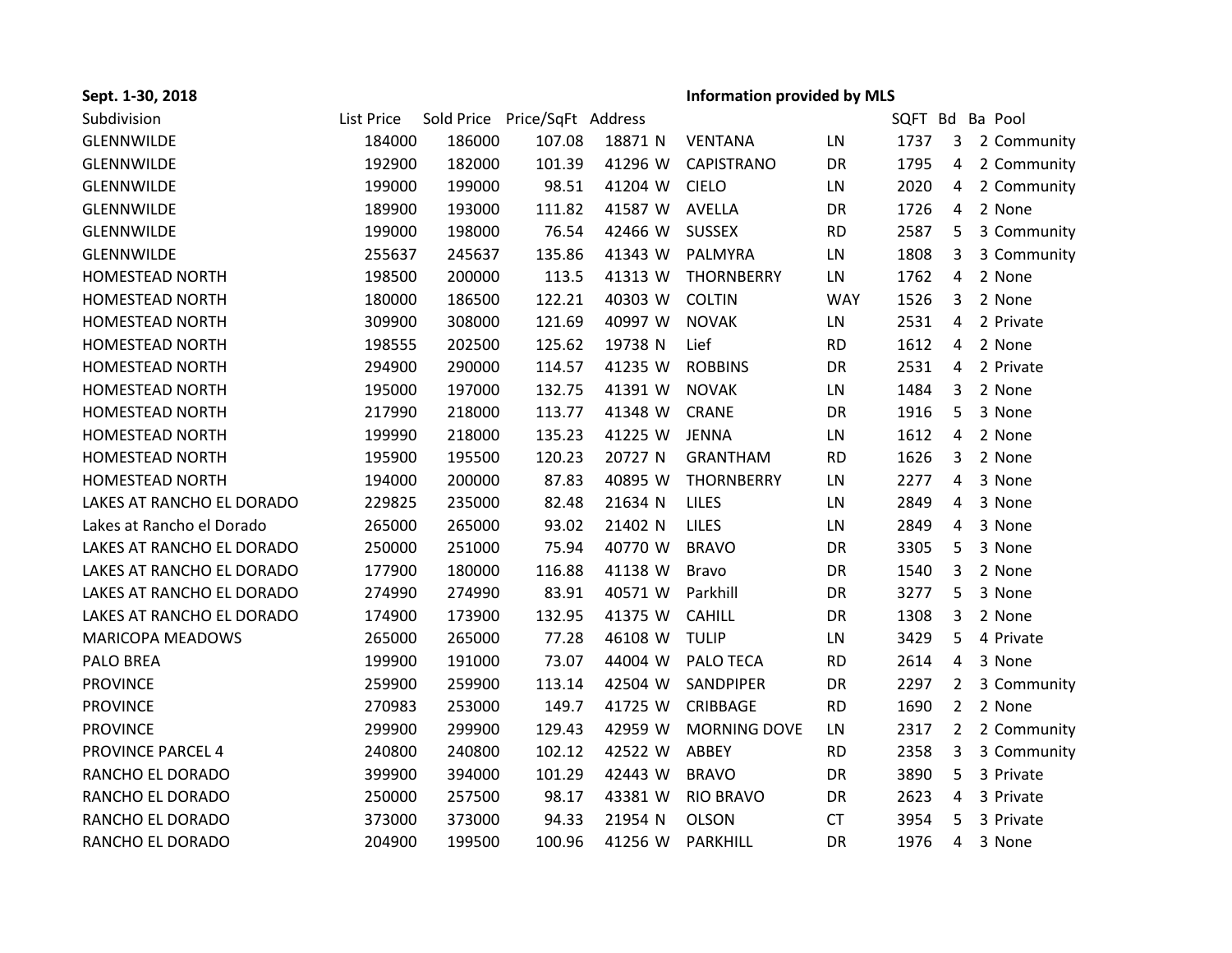| Rancho El Dorado          | 185000 | 187000 | 112.18 | 42238 W | Venture          | <b>RD</b>  | 1667 | 4              | 2 None      |
|---------------------------|--------|--------|--------|---------|------------------|------------|------|----------------|-------------|
| RANCHO EL DORADO          | 195000 | 195000 | 130.26 | 22255 N | <b>BISHOP</b>    | DR         | 1497 | 3              | 2 None      |
| RANCHO EL DORADO          | 178000 | 178000 | 119.7  | 43917 W | <b>BEDFORD</b>   | DR         | 1487 | 3              | 2 None      |
| RANCHO EL DORADO          | 342000 | 320000 | 74.64  | 22163 N | O SULLIVAN       | DR         | 4287 | 4              | 3 None      |
| RANCHO EL DORADO          | 174800 | 175000 | 133.08 | 43941 W | <b>CAREY</b>     | DR         | 1315 | 3              | 2 None      |
| RANCHO EL DORADO          | 240000 | 240000 | 130.22 | 22107 N | <b>DIETZ</b>     | DR         | 1843 | 3              | 2 Private   |
| RANCHO EL DORADO          | 228900 | 227500 | 92.59  | 41807 W | <b>HILLMAN</b>   | DR         | 2457 | 3              | 3 Private   |
| RANCHO EL DORADO          | 230000 | 227500 | 98.48  | 42707 W | <b>MICHAELS</b>  | DR         | 2310 | 4              | 3 Private   |
| RANCHO EL DORADO          | 185000 | 185000 | 111.92 | 43543 W | SAGEBRUSH        | <b>TRL</b> | 1653 | 3              | 2 None      |
| RANCHO EL DORADO          | 194500 | 195500 | 88.06  | 41640 W | <b>SUNLAND</b>   | DR         | 2220 | 4              | 3 None      |
| RANCHO EL DORADO          | 162000 | 162000 | 143.49 | 21362 N | <b>REINBOLD</b>  | DR         | 1129 | 2              | 2 Community |
| RANCHO EL DORADO          | 209899 | 217000 | 118.97 | 22374 N | <b>DIETZ</b>     | DR         | 1824 | 3              | 2 None      |
| RANCHO EL DORADO          | 218900 | 210000 | 109.43 | 42233 W | LITTLE           | DR         | 1919 | 3              | 2 None      |
| Rancho el Dorado          | 237999 | 237999 | 115.58 | 22139 N | VAN LOO          | DR         | 2059 | 4              | 2 None      |
| RANCHO EL DORADO          | 174993 | 176000 | 118.51 | 22769 N | <b>SCOTT</b>     | DR         | 1485 | 3              | 2 None      |
| RANCHO EL DORADO          | 224900 | 224900 | 78.77  | 22475 N | Dietz            | DR         | 2855 | 4              | 3 None      |
| RANCHO EL DORADO          | 179900 | 179000 | 124.65 | 42490 W | <b>HILLMAN</b>   | DR         | 1436 | 3              | 2 None      |
| RANCHO EL DORADO          | 183000 | 183000 | 115.31 | 42251 W | <b>MICHAELS</b>  | DR         | 1587 | 3              | 2 None      |
| RANCHO MIRAGE ESTATES     | 219500 | 207500 | 107.51 | 37914 W | OLIVO            | ST         | 1930 | 3              | 2 None      |
| Santa Rosa                | 170000 | 170000 | 112.58 | 17316 N | Rosa             | DR         | 1510 | 3              | 2 None      |
| Santa Rosa Springs        | 177500 | 177500 | 109.57 | 42288 W | Calle            | ST         | 1620 | 4              | 2 None      |
| <b>SANTA ROSA SPRINGS</b> | 196990 | 196900 | 112.77 | 42308 W | <b>BALSA</b>     | DR         | 1746 | 4              | 2 None      |
| SANTA ROSA SPRINGS        | 228990 | 225000 | 102.45 | 41793 W | <b>ROSA</b>      | DR         | 2196 | 4              | 3 None      |
| SANTA ROSA SPRINGS        | 231990 | 231990 | 105.64 | 41835 W | <b>ROSA</b>      | DR         | 2196 | 4              | 3 None      |
| SANTA ROSA SPRINGS        | 236990 | 233000 | 87.13  | 17222 N | <b>LAGO</b>      | DR         | 2674 | 4              | 4 None      |
| Senita                    | 222000 | 225000 | 79.25  | 19571 N | <b>TOYA</b>      | <b>ST</b>  | 2839 | 5              | 3 None      |
| <b>SENITA</b>             | 259900 | 255000 | 65.36  | 43880 W | <b>MARICOPA</b>  | AVE        | 3901 | 7              | 4 None      |
| Senita                    | 224900 | 230000 | 103.56 | 43334 W | <b>COWPATH</b>   | <b>RD</b>  | 2221 | 4              | 3 Private   |
| <b>SENITA</b>             | 359999 | 342500 | 82.41  | 19042 N | <b>IBIS</b>      | <b>WAY</b> | 4156 | 5              | 3 Private   |
| <b>SENITA</b>             | 175000 | 174250 | 115.47 | 43302 W | <b>JEREMY</b>    | <b>ST</b>  | 1509 | 3              | 2 None      |
| <b>SENITA</b>             | 197000 | 197000 | 86.59  | 43798 W | <b>ELIZABETH</b> | AVE        | 2275 | 4              | 3 None      |
| Senita                    | 189900 | 189900 | 78.34  | 19194 N | <b>MEGHAN</b>    | DR         | 2424 | 4              | 3 None      |
| <b>SMITH FARMS</b>        | 160000 | 147500 | 111.66 | 18374 N | <b>CELIS</b>     | <b>ST</b>  | 1321 | $\overline{2}$ | 2 Community |
| <b>SMITH FARMS</b>        | 230000 | 222000 | 95.64  | 18734 N | <b>TANNERS</b>   | <b>WAY</b> | 2321 | 3              | 2 Community |